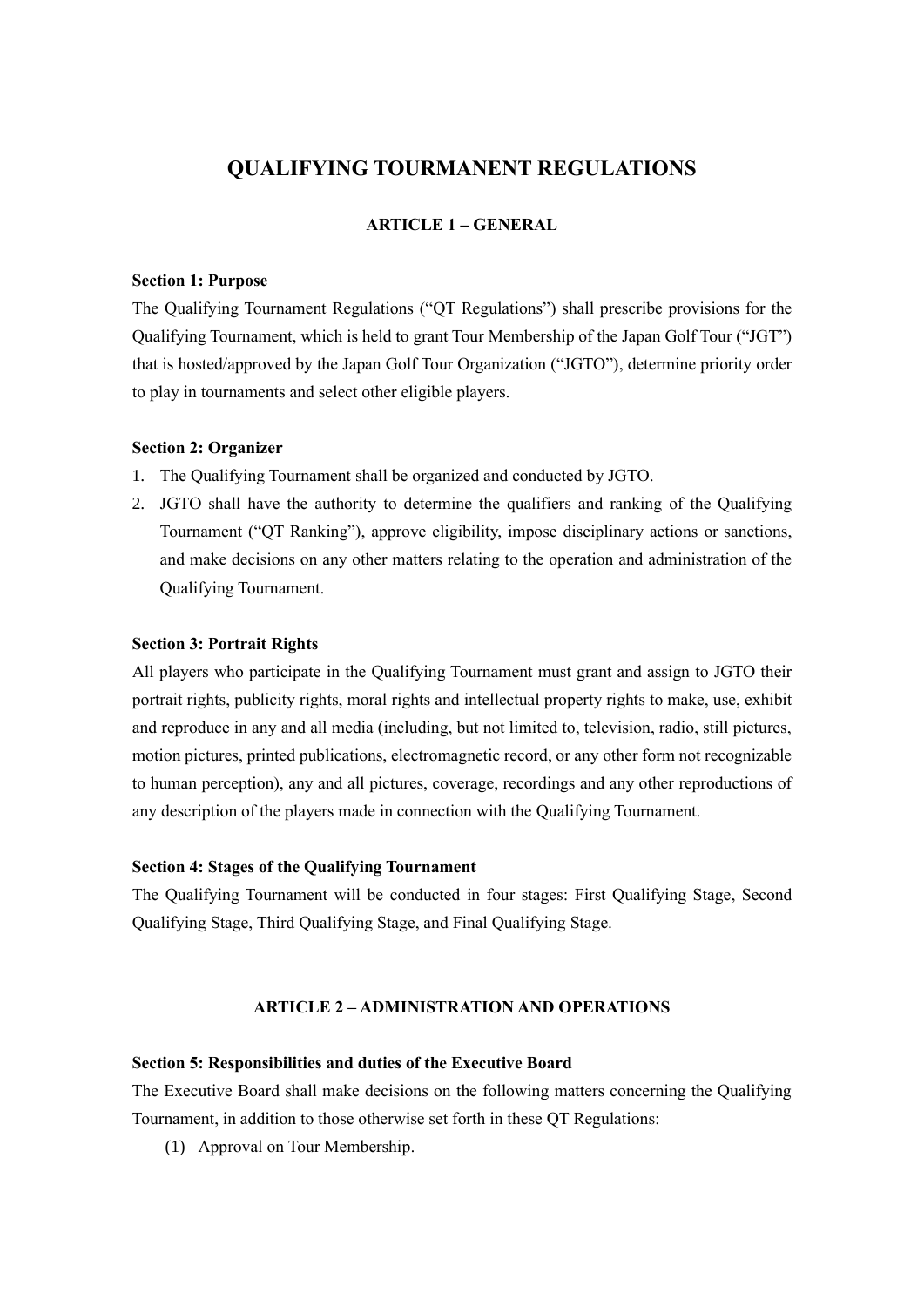- (2) Disciplinary actions (excluding those pertaining to the Disciplinary Committee and JGTO).
- (3) Appeals against any other decisions of the Disciplinary Committee.

### **Section 6: Responsibilities and duties of JGTO**

JGTO shall make decisions on the following matters concerning the Qualifying Tournament, in addition to those otherwise set forth in these QT Regulations:

- (1) Approval on the official Tournament Information of the Qualifying Tournament ("Tournament Information").
- (2) Approval on Tour Membership.
- (3) Approval on the QT Ranking.
- (4) Approval on eligibility for the Qualifying Tournament.
- (5) Other matters referred to JGTO by the Executive Board.

#### **Section 7: Structure, responsibilities and duties of JGTO**

- 1. With respect to the Qualifying Tournament, matters related to the structure, responsibilities and duties of JGTO shall be set forth separately, in addition to those set forth in these QT Regulations.
- 2. JGTO shall be responsible for the following matters concerning the Qualifying Tournament, in addition to those otherwise set forth in these QT Regulations:
	- (1) Establishment of the Tournament Information.
	- (2) Implementation, management, and recording of each stages of the Qualifying Tournament and the Tour Member Guidance Seminar.
	- (3) Establishment of the QT Ranking.
	- (4) Disciplinary actions (excluding those pertaining to the Executive Board and the Disciplinary Committee).
	- (5) Other matters referred to JGTO by the Executive Board.

# **ARTICLE 3 – ELIGIBILITY FOR TOURNAMENT PLAY**

#### **Section 8: Tour Membership**

Players who participated in the Final Qualifying Stage and attended the Tour Member Guidance Seminar set forth in Section 23 shall obtain Tour Membership (as prescribed in Section 28-1 (1) of the Japan Golf Tour Tournament Regulations ("Tournament Regulations")) for the following year.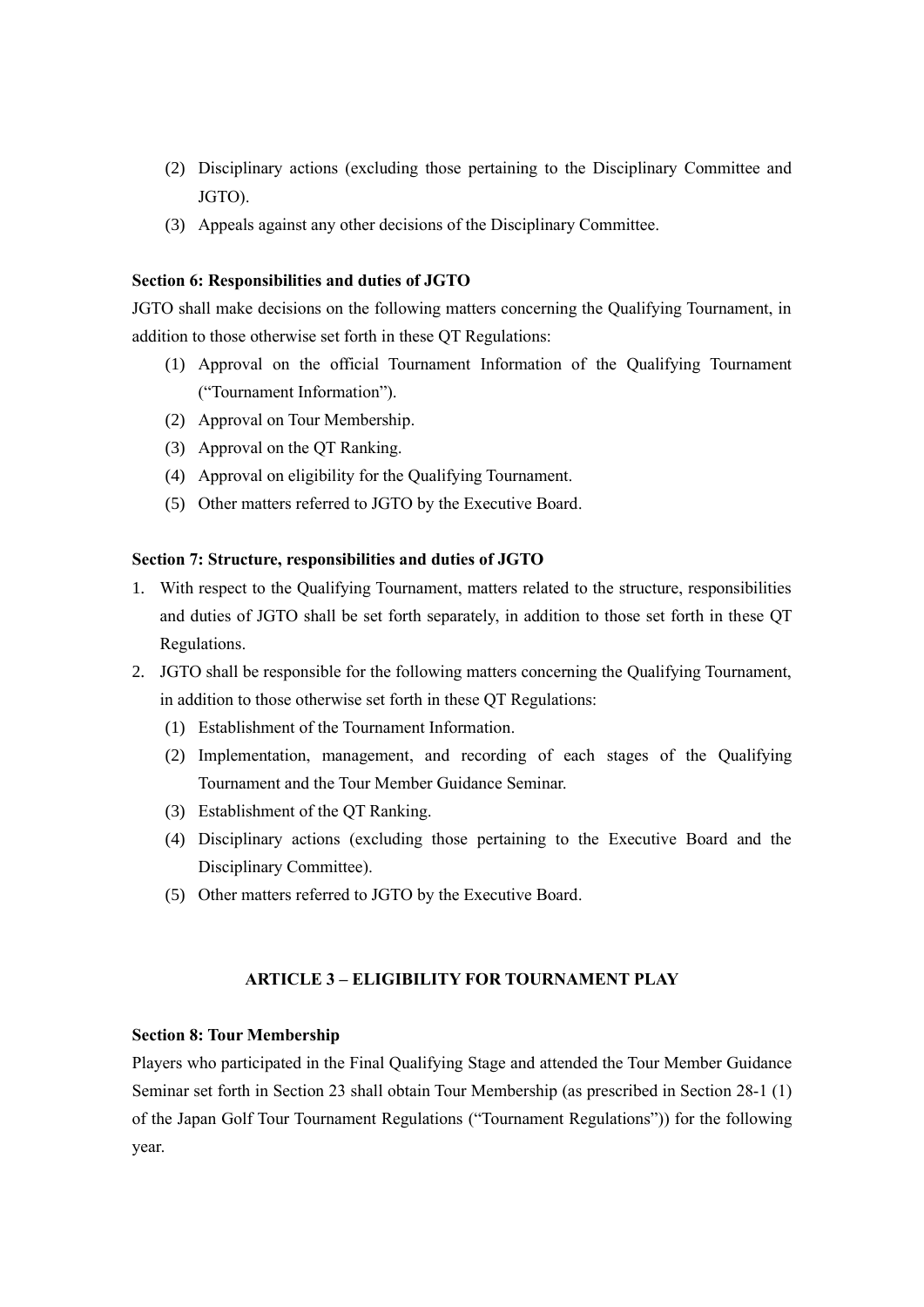### **Section 9: Eligibility for Tournament Play Granted to Tour Members**

- 1. Players who obtained Tour Membership in accordance with these QT Regulations may participate in the Japan Golf Tour Tournaments ("Tour Tournaments") for the following year under Section 10-1(12), (21) or (22) of the Tournament Regulations, in order of priority as prescribed in Section 10-2 of the Tournament Regulations.
- 2. Players who obtained Tour Membership in accordance with these QT Regulations may participate in the Tour Tournaments for the following year under sponsor exemptions as prescribed in Section 9-3 of the Tournament Regulations.
- 3. Players who obtained Tour Membership in accordance with these QT Regulations may participate in the Japan Golf Tour ABEMA Tour tournaments ("Abema TV Tour tournaments") for the following year under Section 17-1(6) or (7) of the Tournament Regulations, in order of priority as prescribed in Section 17-2 of the Tournament Regulations.
- 4. Players who obtained Tour Membership in accordance with these QT Regulations may participate in the ABEMA Tour tournaments for the following year under sponsor exemptions as prescribed in Section 16-2 of the Tournament Regulations.

# **Section 10: Eligibility for Tournament Play Granted to Other Players**

- 1. Finishers within the top 90% of the field (including ties) at each venue of the First Qualifying Stage, and those who are below the top 90% and who have held the QT ranking within the past 10 years, and those who participated in the Second Qualifying Stage or the Third Qualifying Stage (except for those who obtained Tour Membership. The same shall apply hereinafter in this Section) may participate in the Tour Tournaments for the following year in order of their standings on the QT ranking
- 2. Finishers within the top 90% of the field (including ties) at each venue of the First Qualifying Stage, and those who are below the top 90% and who have held the QT ranking within the past 10 years, and those who participated in the Second Qualifying Stage or the Third Qualifying Stage may participate in the Tour Tournaments for the following year under sponsor exemptions in accordance with Section 9-3 of the Tournament Regulations.
- 3. Finishers within the top 90% of the field (including ties) at each venue of the First Qualifying Stage, and those who are below the top 90% and who have held the QT ranking within the past 10 years, and those who participated in the Second Qualifying Stage or the Third Qualifying Stage may participate in the ABEMA Tour tournaments for the following year in order of their standings on the QT ranking.
- 4. Finishers within the top 90% of the field (including ties) at each venue of the First Qualifying Stage, and those who are below the top 90% and who have held the QT ranking within the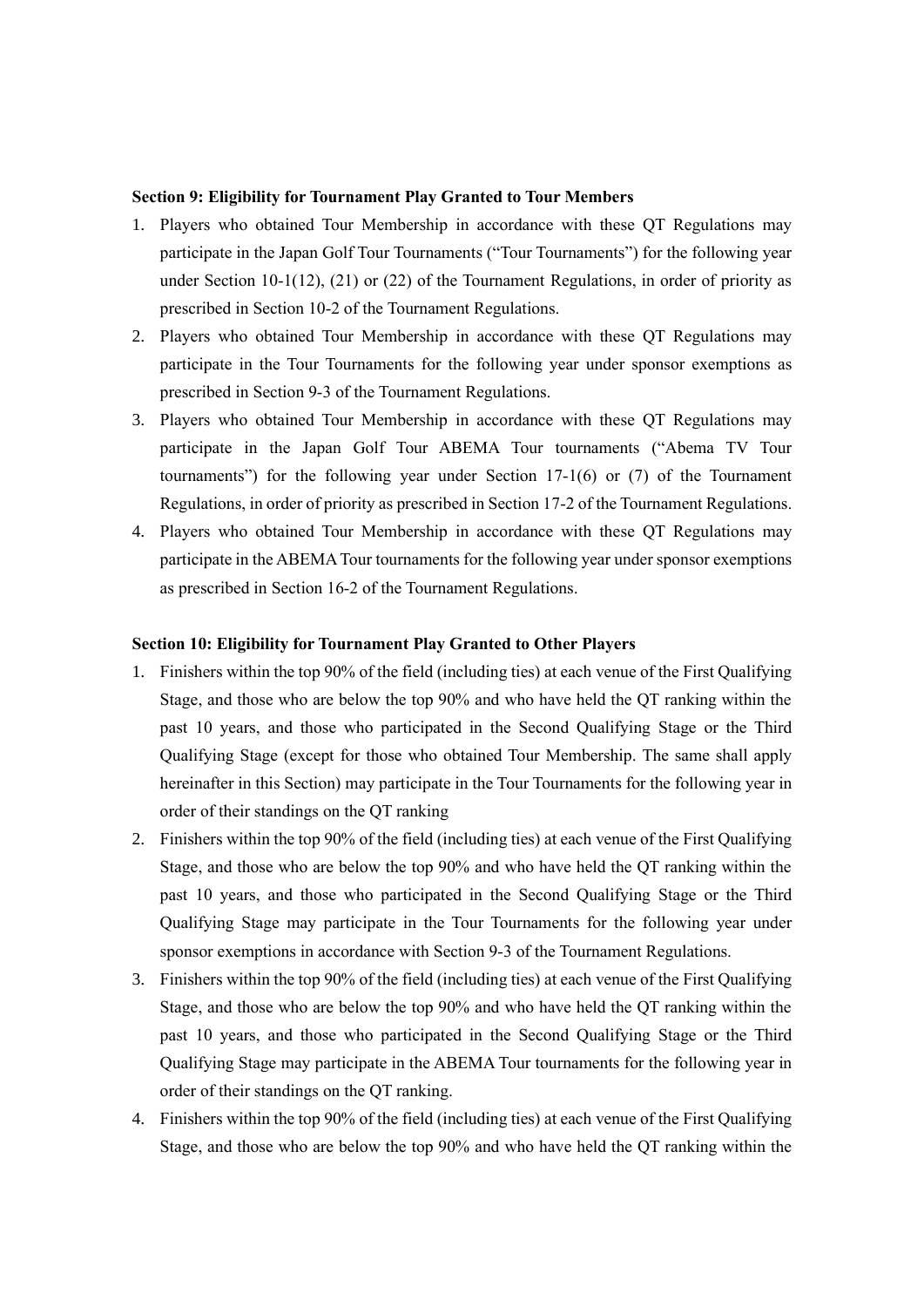past 10 years, and those who participated in the Second Qualifying Stage or the Third Qualifying Stage may participate in the ABEMA Tour for the following year under sponsor exemptions in accordance with Section 16-2 of the Tournament Regulations.

#### **ARTICLE 4 – ELIGIBILITY FOR THE QUALIFYING TOURNAMENT**

## **Section 11: First Qualifying Stage**

The following players are eligible to participate in the First Qualifying Stage:

- (1) Players who participated in the First Qualifying Stage, Second Qualifying Stage of the previous year's Qualifying Tournament.
- (2) Players who have participated in the Qualifying Tournament before the previous year.
- (3) Players who have forfeited their amateur status.
- (4) Players with a handicap of 3.0 or less that is calculated under the handicap system adopted by the Japan Golf Association or the national golf association of other countries.
- (5) Players who have been a member of the Japan Student Golf Association for four years and have been recommended by their university golf team.
- (6) Players who have been a member of a high school golf team in Japan for three years and have been recommended by their high school golf team.
- (7) Other players approved by JGTO.

# **Section 12: Second Qualifying Stage**

The following players are eligible to participate in the Second Qualifying Stage:

- (1) Qualifiers from the current year's First Qualifying Stage.
- (2) Players who participated in the Third Qualifying Stage of the previous year's Qualifying Tournament.
- (3) Players who were exempt for the Tour Tournaments for at least one year in accordance with Section 10 of the Tournament Regulations during the past five (5) seasons.
- (4) Winners of a Tour Tournament in the past five (5) seasons.
- (5) The top five (5) available players to a floor of 30th position on the PGA Tour of Australasia Order of Merit in the previous season, excluding the top three (3) available players to a floor of 15th position who are eligible for the Third Qualifying Stage.
- (6) The top five (5) available players to a floor of 30th position on the Sunshine Tour Order of Merit in the previous year, excluding the top three (3) available players to a floor of 15th position who are eligible for the Third Qualifying Stage.
- (7) The top five (5) available players to a floor of 30th position on the current year's Asian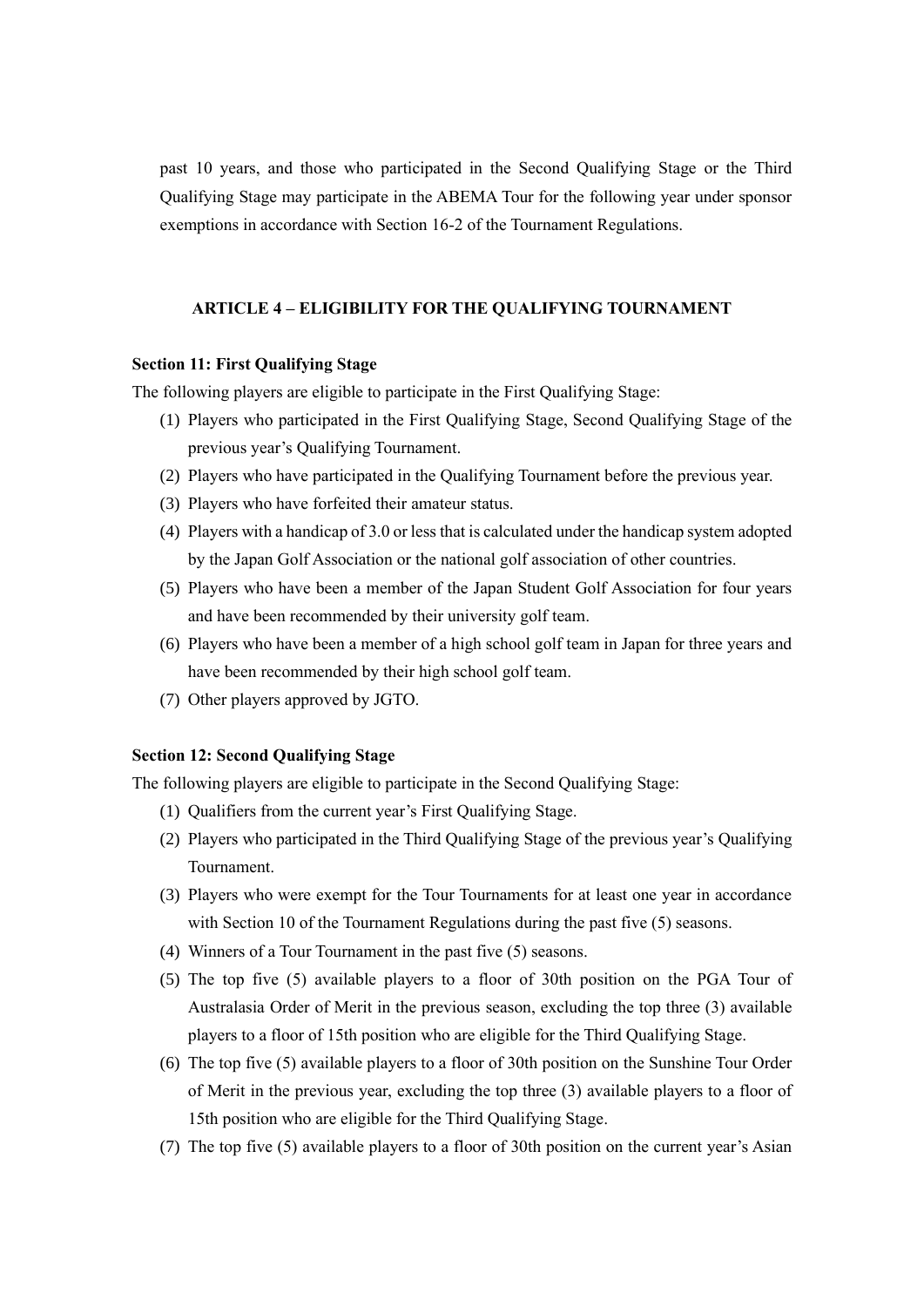Tour Order of Merit (as of the date separately determined), excluding the top three (3) available players to a floor of 15th position who are eligible for the Third Qualifying Stage.

- (8) Winners of the Japan Amateur Golf Championship, the Japan Collegiate Golf Championship, or the Low Amateur of the Japan Open Golf Championship in the past two years.
- (9) The top three (3) available players to a floor of 30th position on the current year's World Amateur Golf Ranking (as of the date separately determined).
- (10) Top 10 finishers (including ties) of the current year's "PGA of Japan's Qualification Pro Test for Tournament Player".
- (11) Members of the Japan Golf Association National Team in the current year.
- (12) Winner of the current year's Japan Junior Golf Championship (Boys' 15-17 Division).
- (13) Other players approved by JGTO.

## **Section 13: Third Qualifying Stage**

The following players are eligible to participate in the Third Qualifying Stage:

- (1) Qualifiers from the current year's Second Qualifying Stage.
- (2) Tour Members in the current year.
- (3) The next ten (10) highest ranked players on the current year's Japan Golf Tour Official Money Ranking following the top 65 finishers as defined in Section 10-1(5) of the Tournament Regulations (excluding those who did not meet the Minimum Tournament Requirements set forth in Section 10-3(3) of the Tournament Regulations). No replacement takes place even if a player falling under this category is otherwise eligible under clause (1) or (2) above, or does not apply to enter the Qualifying Tournament in accordance with Section 15 below.
- (4) Players who were eligible for the current year's ABEMATour tournaments under Special Medical Extension as provided in Section 17-1(4) of the Tournament Regulations, and failed to retain their exempt status for the following year.
- (5) The top 30 players from the current year's final ABEMA Tour Official Money Ranking.
- (6) Players who were exempt for U.S. PGA Tour or European Tour in the current year based on its respective points rankings (This exemption only applies to U.S. PGA Tour members who had exempt status under "Top 125 from FedExCup Points List" category, and European Tour members who had exempt status under "Top 110 from Race to Dubai Points Ranking" category).
- (7) The top three (3) available players to a floor of 15th position on the PGA Tour of Australasia Order of Merit in the previous season.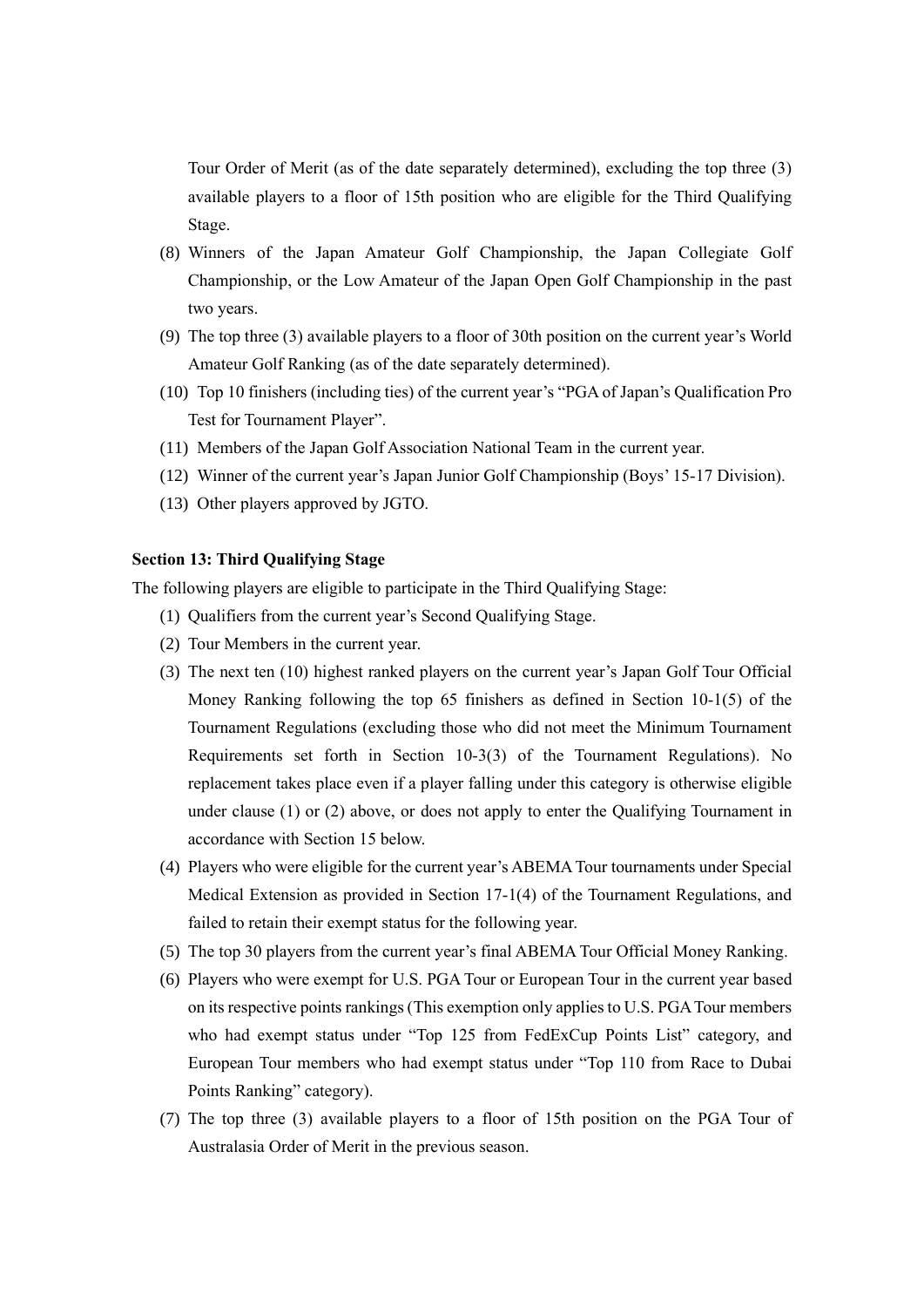- (8) The top three (3) available players to a floor of 15th position on the Sunshine Tour Order of Merit in the previous year.
- (9) The top three (3) available players to a floor of 15th position on the current year's Asian Tour Order of Merit (as of the date separately determined).
- (10) The 1st place finisher of the current year's "PGA of Japan's Qualification Pro Test for Tournament Player".
- (11) Winners of the Japan Amateur Golf Championship, the Japan Collegiate Golf Championship, or the Low Amateur of the Japan Open Golf Championship in the current year.
- (12) The top three (3) available players to a floor of 15th position on the current year's World Amateur Golf Ranking (as of the date separately determined).
- (13) Other players approved by JGTO.

### **Section 14: Final Qualifying Stage**

The following players are eligible to participate in the Final Qualifying Stage:

- (1) Qualifiers from the current year's Third Qualifying Stage.
- (2) Players who were fully exempt (for at least one year) for the current year's Tour Tournaments, and failed to retain their fully exempt status for the following year.
- (3) Players who were exempt for the current year's Tour Tournaments under Section 10-1(19) of the Tournament Regulations (Players qualified for Special Medical Extension), and failed to earn their exempt status under the category of "Top 65 finishers on the Official Money Ranking" for the following year.
- (4) Other players approved by JGTO.

### **ARTICLE 5 – CONDUCT OF THE QUALIFYING TOURNAMENT**

#### **Section 15: Entry procedures**

- 1. Players who wish to participate in the Qualifying Tournament must file an entry application in writing by the designated date and time in accordance with the Tournament Information.
- 2. Players who wish to participate in the Qualifying Tournament must pay the entry fee set forth in the Tournament Information.
- 3. An amateur player may enter and play in the Qualifying Tournament without forfeiting his amateur status, provided, at the time of application to enter, he waives his right to any prize money in the competition.
- 4. If an applicant submitted an entry form which is incomplete, inaccurate or illegible, JGTO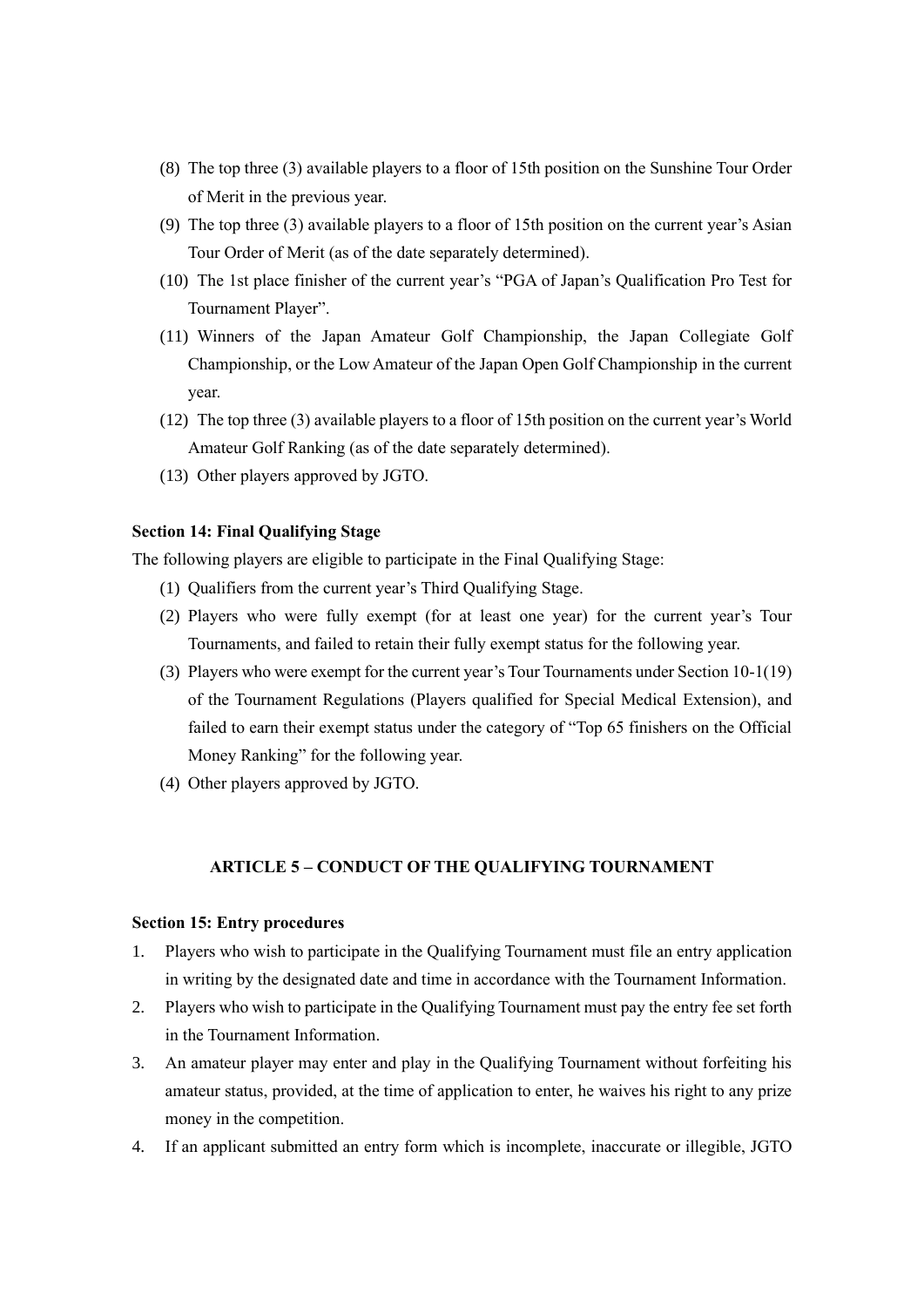shall inform him that he must correct such errors/deficiencies within a reasonable period of time set by JGTO, and if he fails to do so, his entry application will be rejected.

## **Section 16: Withdrawals**

- 1. Applicants withdrawing from the Qualifying Tournament must inform JGTO in writing of their withdrawal from the tournament in accordance with the provisions set forth in the Tournament Information.
- 2. If an applicant withdraws prior to the start of each tournament, he may be refunded part of the entry fee as provided in the Tournament Information. However, this shall not apply to withdrawals after the designated withdrawal deadline, withdrawals without notice, or withdrawals for other reasons provided in the Tournament Information.

# **Section 17: Tournament Venue Assignment**

- 1. Upon receipt of a fully executed entry application, applicants will be assigned their qualifying tournament venue by JGTO.
- 2. JGTO shall provide applicants with written notification of tournament dates, tournament venue assignments and entry confirmation numbers.

# **Section 18: Registration**

- 1. Players must register in person at the tournament site by the date and time designated by JGTO.
- 2. Players who fail to complete the registration procedures by the designated date and time will be removed from the tournament.

# **Section 19: Rules of Golf**

Play shall be governed in accordance with the Rules of Golf of the Japan Golf Association, as modified by the Japan Golf Tour Local Rules and Terms of the Competition.

# **Section 20: Format of Play**

- 1. Each Qualifying Stage shall be conducted in the following formats of play, and the competition in each stage shall be "official" upon completion of the number of holes specified below.
	- (1) First Qualifying Stage:

72-hole stroke-play (with 18 holes being played each day)

(2) Second Qualifying Stage: 72-hole stroke-play (with 18 holes being played each day)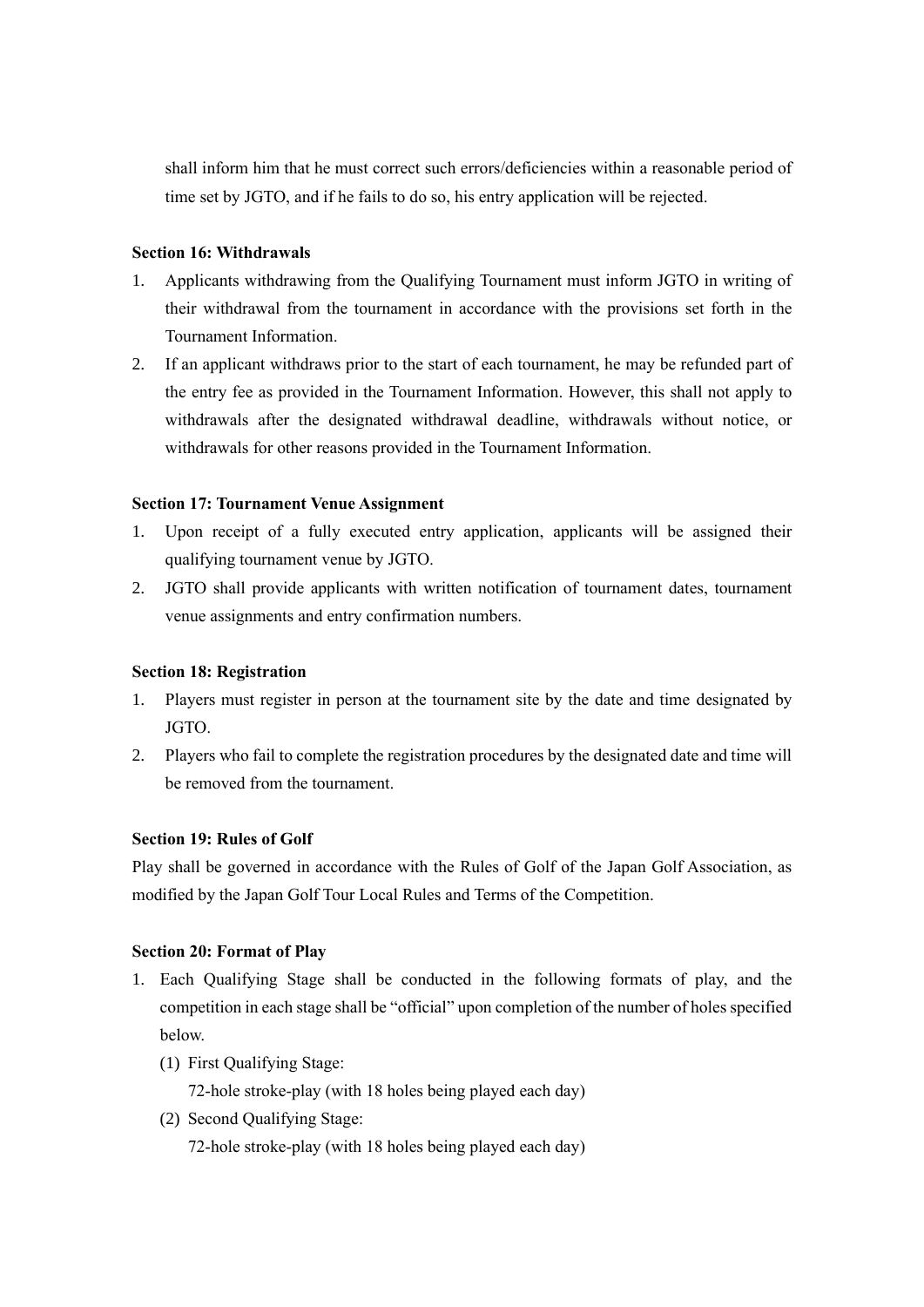(3) Third Qualifying Stage:

72-hole stroke-play (with 18 holes being played each day)

(4) Final Qualifying Stage:

72-hole stroke-play (with 18 holes being played each day)

2. In the event that the number of holes specified above cannot be completed in each stage due to adverse weather conditions or any other occurrence or condition, the competition will be "official" upon completion of a fewer number of holes as provided in the following table.

| Competition             | Completed Number of Holes |                        | <b>Competition is Official</b><br>upon Completion of |
|-------------------------|---------------------------|------------------------|------------------------------------------------------|
| First Qualifying Stage  | (1)                       | More than 18 holes,    | The first 18 holes                                   |
|                         |                           | but less than 36 holes |                                                      |
|                         | (2)                       | More than 36 holes,    | The first 36 holes                                   |
|                         |                           | but less than 54 holes |                                                      |
|                         | (3)                       | More than 54 holes,    | The first 54 holes                                   |
|                         |                           | but less than 72 holes |                                                      |
| Second Qualifying Stage | (1)                       | More than 18 holes,    | The first 18 holes                                   |
|                         |                           | but less than 36 holes |                                                      |
|                         | (2)                       | More than 36 holes,    | The first 36 holes                                   |
|                         |                           | but less than 54 holes |                                                      |
|                         | (3)                       | More than 54 holes,    | The first 54 holes                                   |
|                         |                           | but less than 72 holes |                                                      |
| Third Qualifying Stage  | (1)                       | More than 18 holes,    | The first 18 holes                                   |
|                         |                           | but less than 36 holes |                                                      |
|                         | (2)                       | More than 36 holes,    | The first 36 holes                                   |
|                         |                           | but less than 54 holes |                                                      |
|                         | (3)                       | More than 54 holes,    | The first 54 holes                                   |
|                         |                           | but less than 72 holes |                                                      |
| Final Qualifying Stage  | (1)                       | More than 18 holes,    | The first 18 holes                                   |
|                         |                           | but less than 36 holes |                                                      |
|                         | (2)                       | More than 36 holes,    | The first 36 holes                                   |
|                         |                           | but less than 54 holes |                                                      |
|                         | (3)                       | More than 54 holes,    | The first 54 holes                                   |
|                         |                           | but less than 72 holes |                                                      |

3. Any competition of each Qualifying Stage that has not completed the number of holes provided in Section 20-1 or 20-2 above will not become "official", and JGTO is responsible for completing such number of holes to make the competition "official".

# **Section 21: Determination of Qualifiers**

- 1. For the First, Second and Third Qualifying Stages, the number of players advancing from each tournament venue will be determined on a pro rata basis, and such number will be announced at each venue before the start of play.
- 2. JGTO shall determine the qualifiers at each venue upon completion of each tournament.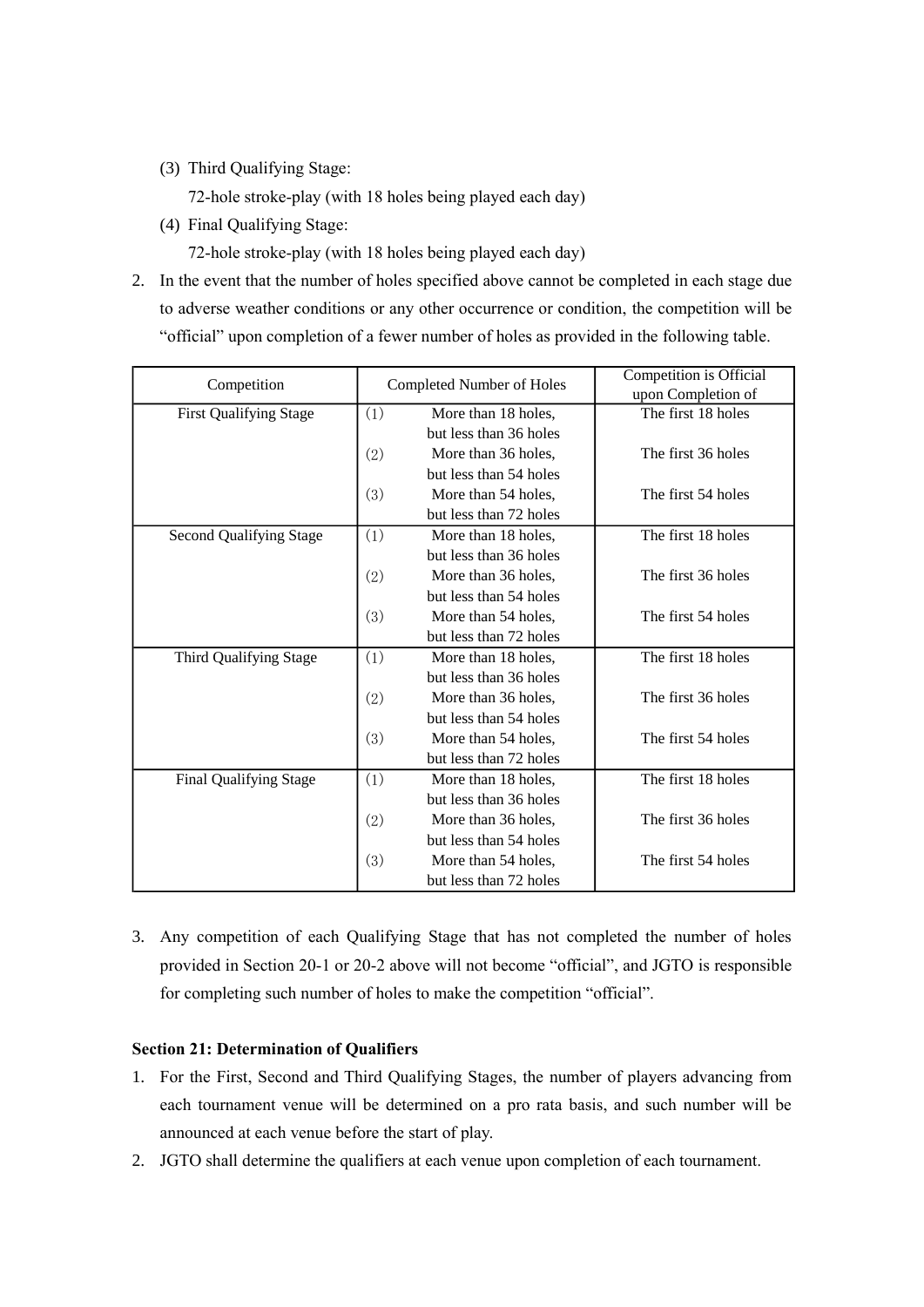- 3. Ties will be broken for the purpose of ranking by the tie-breaking method provided in the Tournament Information.
- 4. If a tournament became "official" under Section 20-2, the qualifiers from such venue will be determined based on the results at the completion of the applicable number of holes as provided in Section 20-2.

### **Section 22: Determination of the Results of the Final Qualifying Stage**

- 1. Ties will be broken for the purpose of ranking by the tie-breaking method provided in the Tournament Information.
- 2. If the tournament became "official" under Section 20-2, the final results will be determined based on the results at the completion of the applicable number of holes as provided in Section 20-2.

#### **Section 23: Tour Member Guidance Seminar**

- 1. All players who participated in the Final Qualifying Stage, except former JGTO Tour Members since 1999, must attend the Tour Member Guidance Seminar.
- 2. In addition to the provisions of Section 23-1 above, JGTO may, upon application by a player, excuse a player from part or all of his obligation to attend the Tour Member Guidance Seminar, if JGTO deems that there are extenuating circumstances. In this case, the player who is excused from the Tour Member Guidance Seminar will be required to receive a supplementary lecture after the extenuating circumstances have been resolved.
- 3. The content of the Tour Member Guidance Seminar shall be determined by JGTO.

# **ARTICLE 6 – DISCIPLINARY ACTIONS**

#### **Section 24: Disciplinary Actions under the QT Regulations**

If a player participating in the Qualifying Tournament ("QT contestant") (including those who applied to enter but did not participate) is found to have committed any of the following acts, JGTO may take a disciplinary action(s) in accordance with Section 25.

- (1) Violation of the Tournament Regulations
- (2) Violation of the QT Regulations
- (3) Violation of the Rules of Golf of the Japan Golf Association as provided in Section 19
- (4) Violation of the provisions set forth in the Tournament Information
- (5) Withdrawal from the Qualifying Tournament without a valid reason
- (6) Verbal abuse toward QT contestants, spectators, or other people involved in the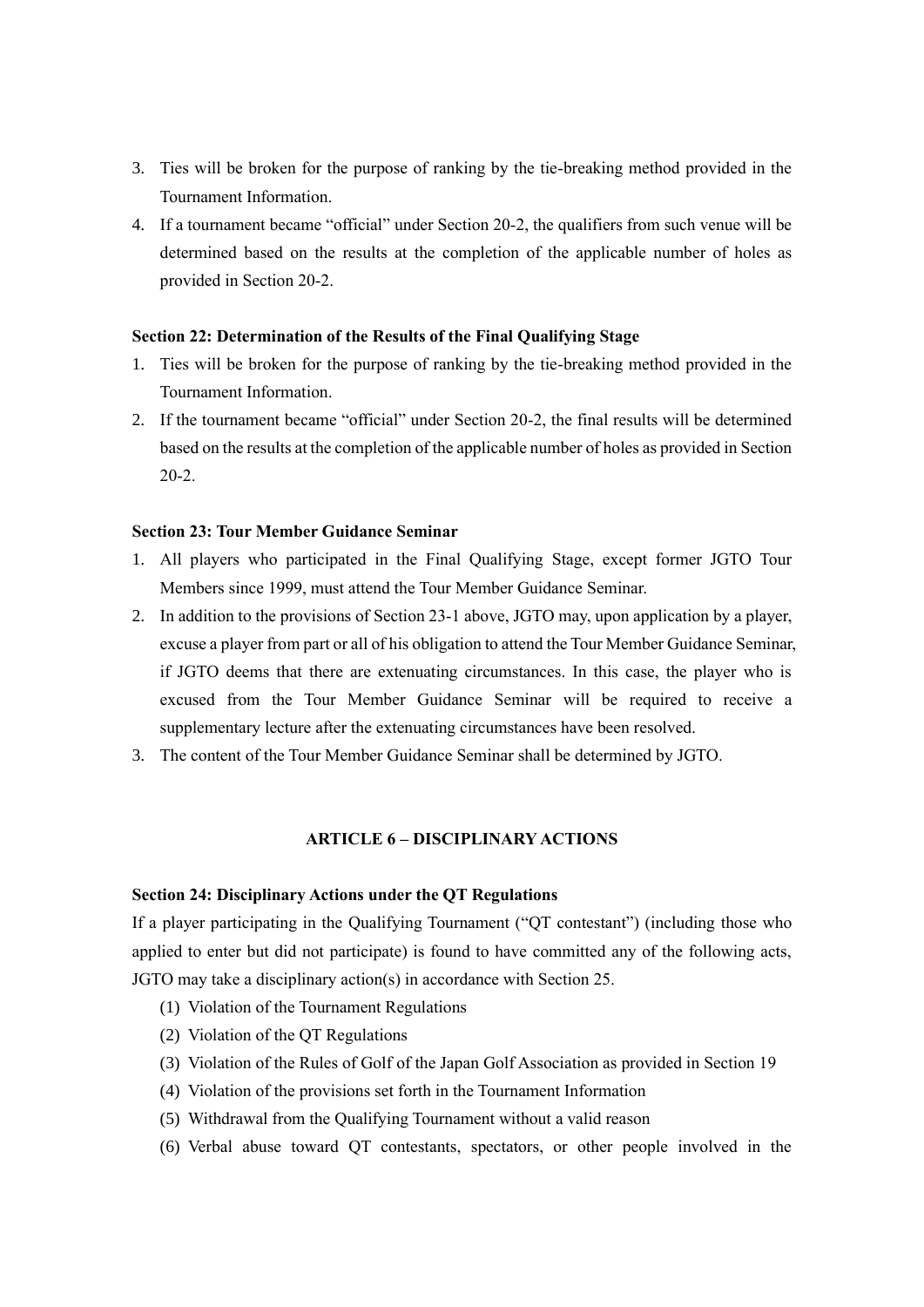Qualifying Tournament, or other detrimental conducts

- (7) Any other conducts that are contrary to the integrity and credibility of JGTO and the Qualifying Tournament
- (8) Violation of any law, order, regulation, or other statute (including ordinance)

## **Section 25: Types of Disciplinary Actions**

- 1. Types of disciplinary actions under the QT Regulations are as prescribed below:
	- (1) Expulsion
	- (2) Revocation of Tour Membership
	- (3) Revocation of a position on the QT Ranking
	- (4) Suspension from Tour Tournaments and ABEMA Tour Tournaments for less than one year
	- (5) Suspension from the Qualifying Tournament for up to five (5) years
	- (6) A fine of between 50,000 JPY and 500,000 JPY
	- (7) Reprimand
- 2. If an expulsion is imposed against a player, he loses all of his eligibility status for JGT and the Qualifying Tournament.
- 3. If a revocation of Tour Membership is imposed against a player, he loses his Tour Member status (as defined in Section 28-1 (1) of the Tournament Regulations), which he obtained in accordance with Section 8 of these QT Regulations.
- 4. If a revocation of a position on the QT Ranking is imposed against a player, he loses his position on the QT Ranking which he earned through his participation in the Qualifying Tournament (i.e., he loses his eligibility status under the QT Ranking for the following year's Tour Tournaments).
- 5. Disciplinary action (5) may be imposed in combination with (2) or (3). Disciplinary action (1) through (5) may be imposed in combination with (6) and/or (7).
- 6. In cases falling under Item (1) of Section 24, disciplinary actions provided in the Japan Golf Tour Disciplinary Regulations may be imposed.

# **Section 26: Disciplinary Action Procedures**

- 1. If JGTO finds that a QT contestant has committed any of the acts listed in Section 24, it shall conduct an investigation and report the results to the Disciplinary Committee.
- 2. The Disciplinary Committee shall conduct a review based on the JGTO's investigation report and shall make decisions on imposing appropriate disciplinary actions set forth in Section 25. However, imposition of an expulsion shall be decided in accordance with the provisions set forth in Section 4 of the Japan Golf Tour Disciplinary Regulations.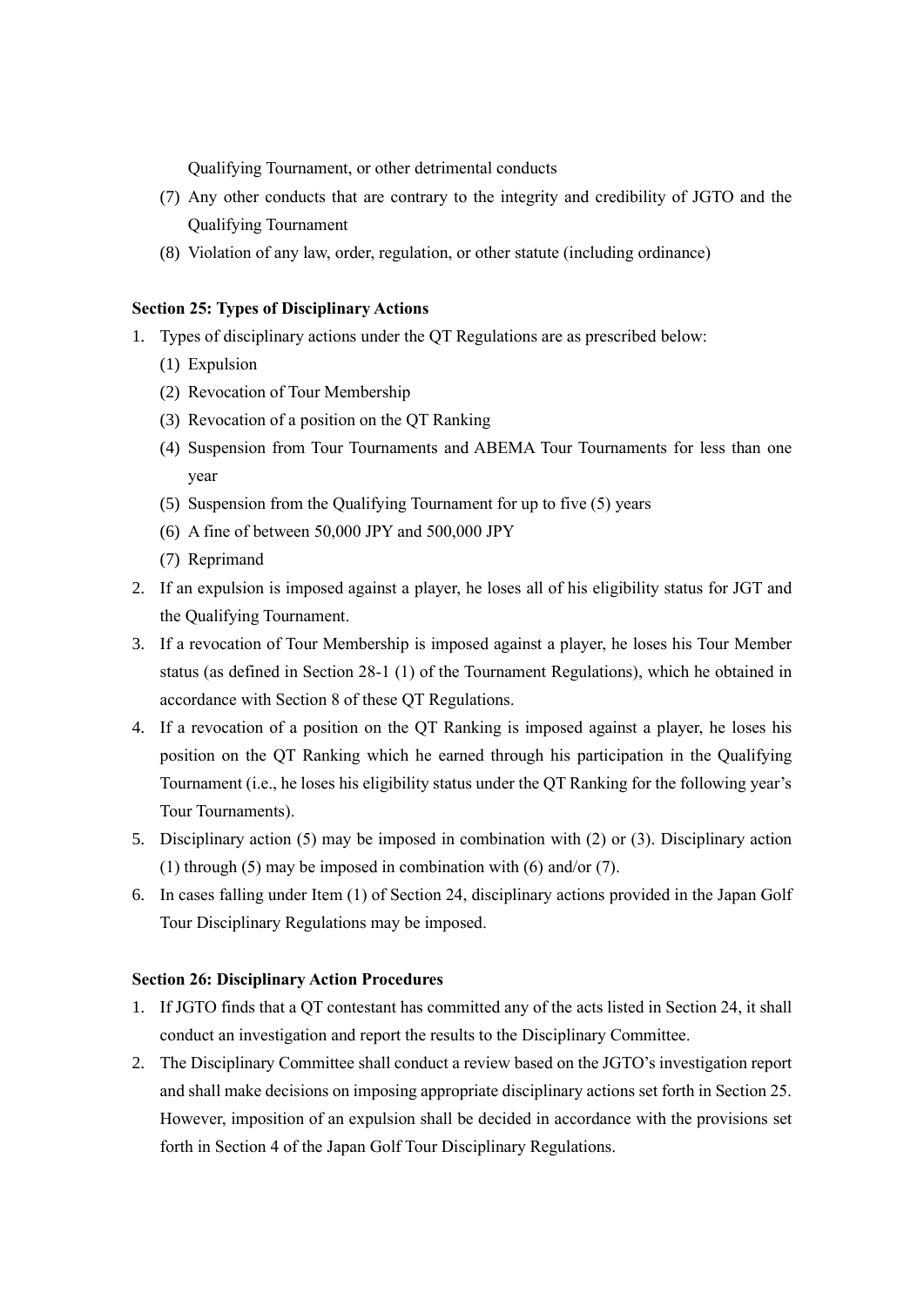- 3. If it is obvious that a QT contestant committed a violation and JGTO deems it necessary to take a disciplinary action immediately, only a reprimand (prescribed in Section 25-1 (7)) may be imposed against the player without a decision of the Disciplinary Committee. In this case, JGTO shall immediately provide the Disciplinary Committee with a report on such imposition of a reprimand.
- 4. Upon receipt of a report from JGTO on the imposition of a reprimand as specified in Section 26-3 above, the Disciplinary Committee shall give the QT contestant in question written notice of its approval on the disciplinary action taken by JGTO, unless it is obvious that the disciplinary action taken by JGTO has no valid grounds.

### **Section 27: Hearings and Decisions of the Disciplinary Committee**

- 1. When making a decision on the conduct of a QT contestant that would result in disciplinary actions set forth in Section 25-1 (1), (2), (3), (4), (5) and (6), the Disciplinary Committee shall, in accordance with the provisions of these QT Regulations, give the QT contestant in question an opportunity to respond in a verbal or written form.
- 2. Based upon the decision of the Disciplinary Committee, JGTO shall give the QT contestant in question written notice of the imposition of the disciplinary action.

### **Section 28: Appeals Procedure**

- 1. Appeals against verbally imposed disciplinary actions may be lodged with the Disciplinary Committee. Appeals against decisions of the Disciplinary Committee on disciplinary actions specified in Section 25-1(1) through (5) may be lodged with the Executive Board. Appeals against other disciplinary actions may be lodged with the Disciplinary Committee. In either case, a player seeking an appeal shall submit a written request for appeal to the Chairman of JGTO.
- 2. A player subject to disciplinary action(s) under the provisions of these QT Regulations may submit a written request for appeal or examination within 14 days from the day on which he was notified of the disciplinary action. In this case, the written request for appeal or examination may be accompanied by statement of reasons for the appeal and documentation supporting the grounds for the appeal.
- 3. Upon receipt of a written request for appeal, the Chairman of JGTO must promptly call a Disciplinary Committee meeting or Executive Board meeting, depending on the case, to hear the appeal.

## **Section 29: Decisions**

1. The Disciplinary Committee or the Executive Board shall notify the appellant of the decision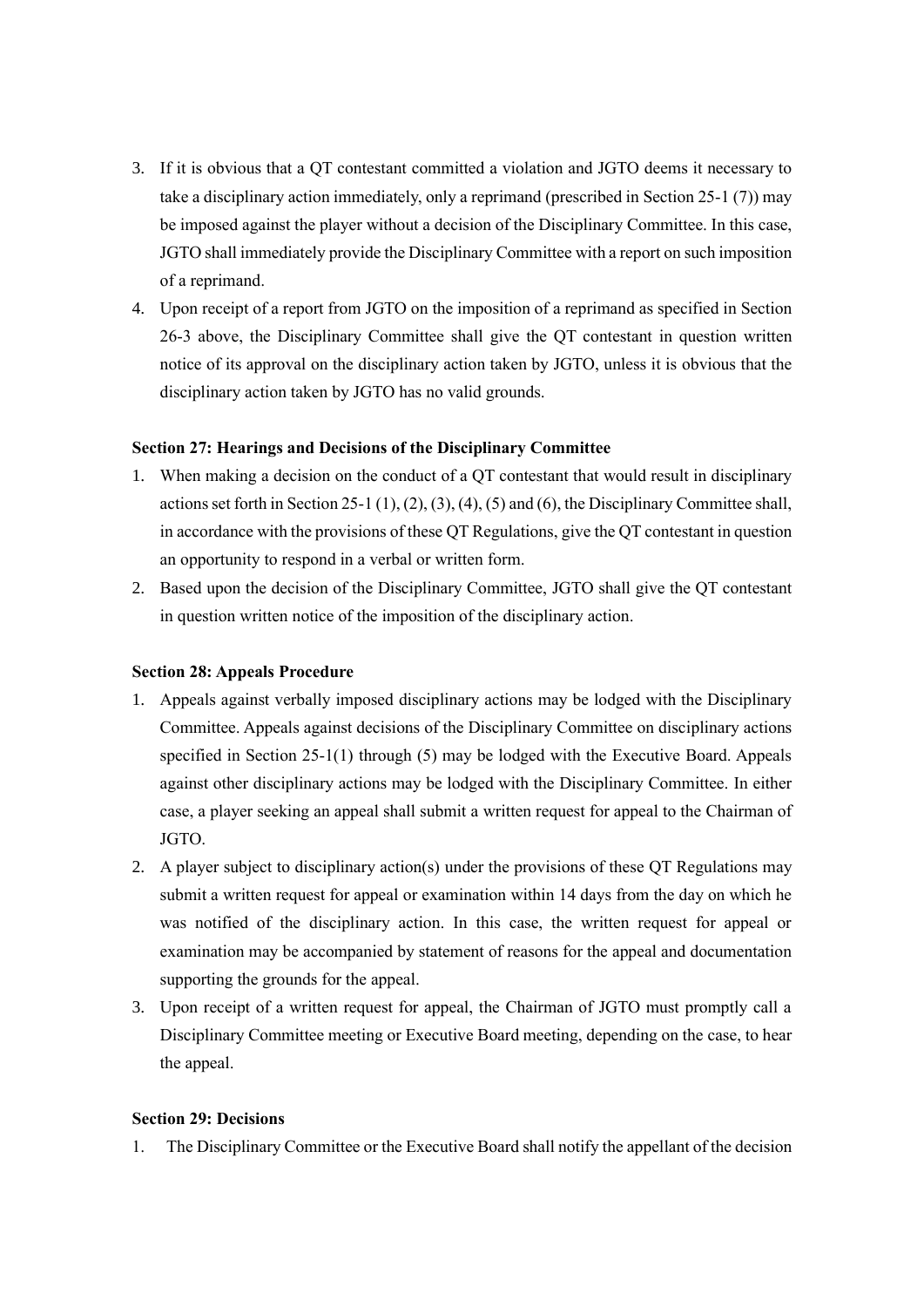on the appeal in a written document which is signed by the Chairman of JGTO.

- 2. Such decision must specify the grounds for the decision.
- 3. If the appellant fails to file the request for appeal within the specified period, or the request is not valid, the appeal shall be dismissed.
- 4. If the appeal does not have valid grounds, it shall be dismissed.
- 5. If the appeal has valid grounds, all of, or part of the disciplinary actions originally imposed shall be removed or modified.
- 6. The decision is final, and any further appeal is not permitted.

## **Section 30: Application Mutatis Mutandis**

The Japan Golf Tour Disciplinary Regulations shall apply mutatis mutandis to disciplinary actions under these QT Regulations, unless contrary to the nature thereof.

# **Section 31: Fines and Suspension**

- 1. Fines are due and payable within 14 days commencing from the day following the day on which the player has received the notice of fine. However, the Disciplinary Committee may extend the above payment due depending on circumstances.
- 2. A player imposed a fine shall not be permitted to participate in golf competitions hosted/approved by JGTO until he completes the payment.

## **SUPPLEMENTARY PROVISIONS**

These Regulations is in effect on April 1, 2005.

## **SUPPLEMENTARY PROVISIONS**

These Regulations is in effect on May 22, 2006.

## **SUPPLEMENTARY PROVISIONS**

These Regulations is in effect on April 1, 2007.

#### **SUPPLEMENTARY PROVISIONS**

These Regulations is in effect on April 1, 2008.

### **SUPPLEMENTARY PROVISIONS**

These Regulations is in effect on April 1, 2009.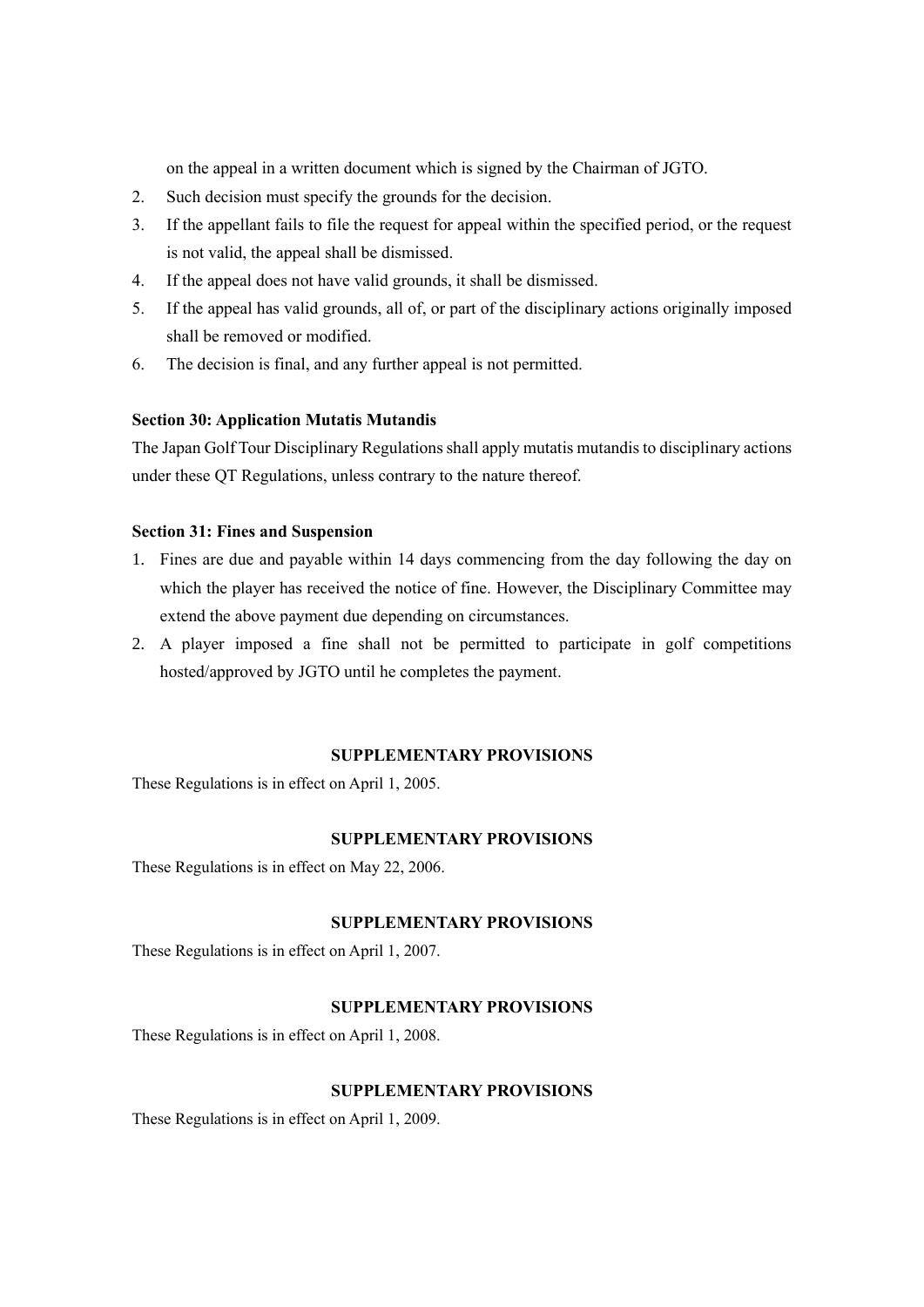#### **SUPPLEMENTARY PROVISIONS**

These Regulations is in effect on April 1, 2010.

### **SUPPLEMENTARY PROVISIONS**

These Regulations is in effect on April 1, 2011.

### **SUPPLEMENTARY PROVISIONS**

These Regulations is in effect on April 1, 2012.

# **SUPPLEMENTARY PROVISIONS**

These Regulations is in effect on April 1, 2013.

# **SUPPLEMENTARY PROVISIONS**

These Regulations is in effect on April 1, 2014.

# **SUPPLEMENTARY PROVISIONS**

These Regulations is in effect on April 1, 2015.

#### **SUPPLEMENTARY PROVISIONS**

These Regulations is in effect on April 1, 2016.

# **SUPPLEMENTARY PROVISIONS**

These Regulations is in effect on April 1, 2017.

# **SUPPLEMENTARY PROVISIONS**

These Regulations is in effect on April 1, 2018.

#### **SUPPLEMENTARY PROVISIONS**

These Regulations is in effect on April 1, 2019.

# **SUPPLEMENTARY PROVISIONS**

These Regulations is in effect on April 1, 2020.

# **SUPPLEMENTARY PROVISIONS**